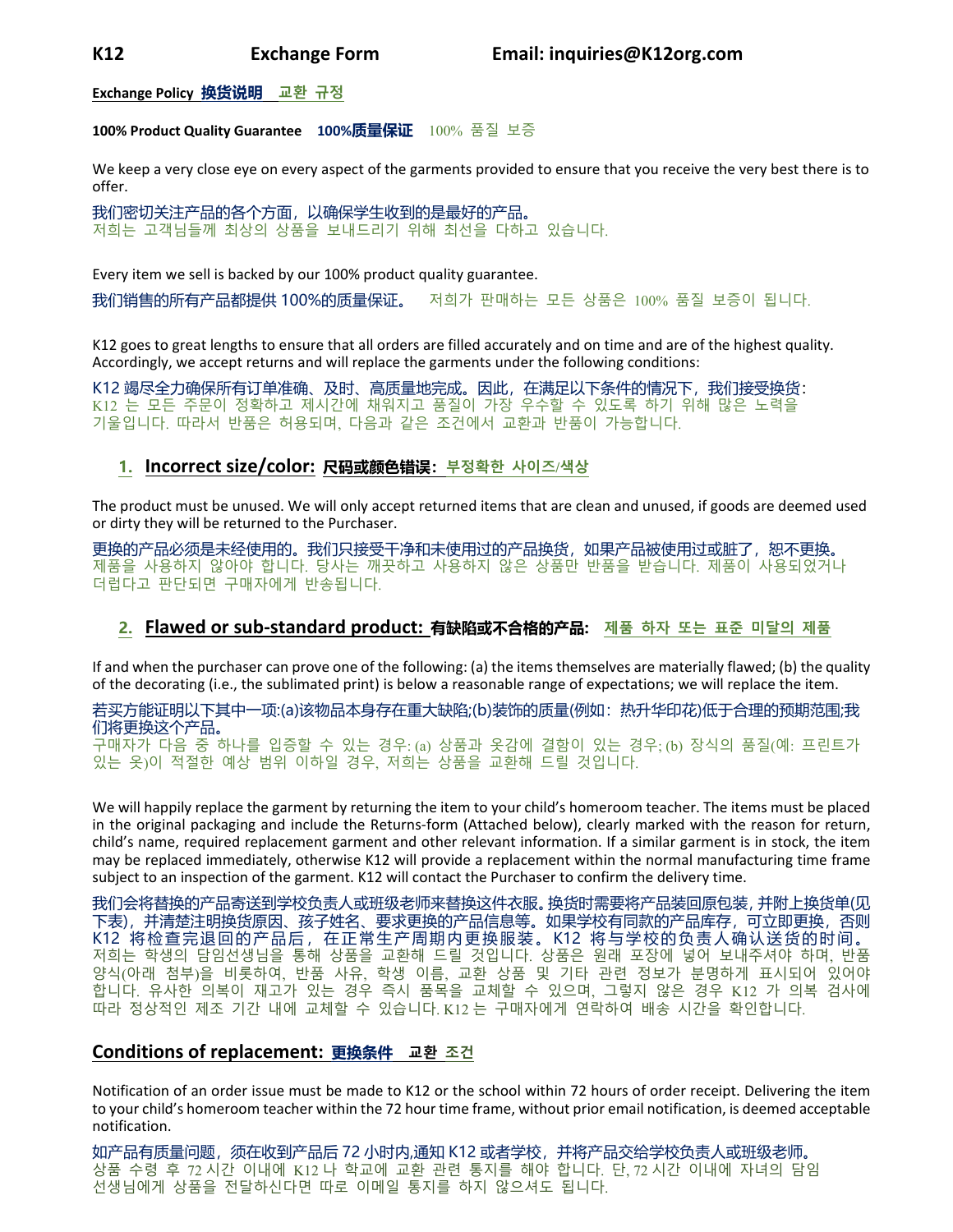Once K12 has been notified of an exchanging garment (within the required 72 hours of receipt the garment), the items must be received by K12 within 3 days. In the event that K12 does not receive the item within 3 days of notification, the sale may be deemed final and K12 will be under no obligation to exchange the item.

需要更换的货物(在货物签收 72 小时内),需要在 3 天内将货物寄送到 K12,否则逾期不候,订单视为完成,K12 再 无义务更换有关货品。 (의복을 수령한 후 72 시간 이내에) K12 에 교환 요청이 통지되면, 그 상품은 3 일 이내에 K12 에 전달이 되어야

합니다. K12 가 통지 후 3 일 이내에 물품을 수령하지 못할 경우, 그 판매는 확정된 것으로 간주될 수 있으며, K12 는 상품 교환 의무를 지지 않습니다.

The product must be unused. Exchanges will not be accepted if a child's name has been put onto the garment; if labels have been removed from the garment; if it is believed that the garment has been worn and laundered; if the garment is or has been soiled, stained, damaged or torn by the wearer. If the garment breaches any of these conditions, it will be returned to the Purchaser.

需要更换的产品必须是未使用的。如果衣服上写了名字、衣服标签挂牌损毁,以及穿洗过的衣服,衣服损坏或撕裂 等情况,恕不接受更换。 제품을 사용하지 않아야 합니다. 학생의 이름을 의복에 붙인 경우, 의복에서 라벨이 제거된 경우, 의복이 마모 및 세탁된 것으로 판단되는 경우, 의복이 더럽거나 얼룩지거나 손상되거나 찢어진 경우, 교환은 허용되지 않습니다. 의복이 이러한 조건 중 하나를 위반하면 구매자에게 반환됩니다.

## **Damaged Goods Through Use** 使用中损坏的产品 **사용 중 훼손된 의복**

K12 will not be responsible for any product damaged through use by the customer.

对于客户在使用过程中损坏的产品, K12 将不承担任何责任。 소비자가 사용 중 의복이 훼손된 것에 대해 K12 는 책임을 지지 않습니다.

## **K12 mailing address: K12 联系地址:K12 반송 주소**

### 广州市番禺区石壁街谢石公路 108 号月亮贺卡工业园 11 栋 广州斐霓斯

Building 11 No. 108 Xieshi Road, Shibi, Panyu, Guangzhou 511495, P.R. China Tel: (CN) +86 020 8471 7760

Email: inquiries@k12org.com